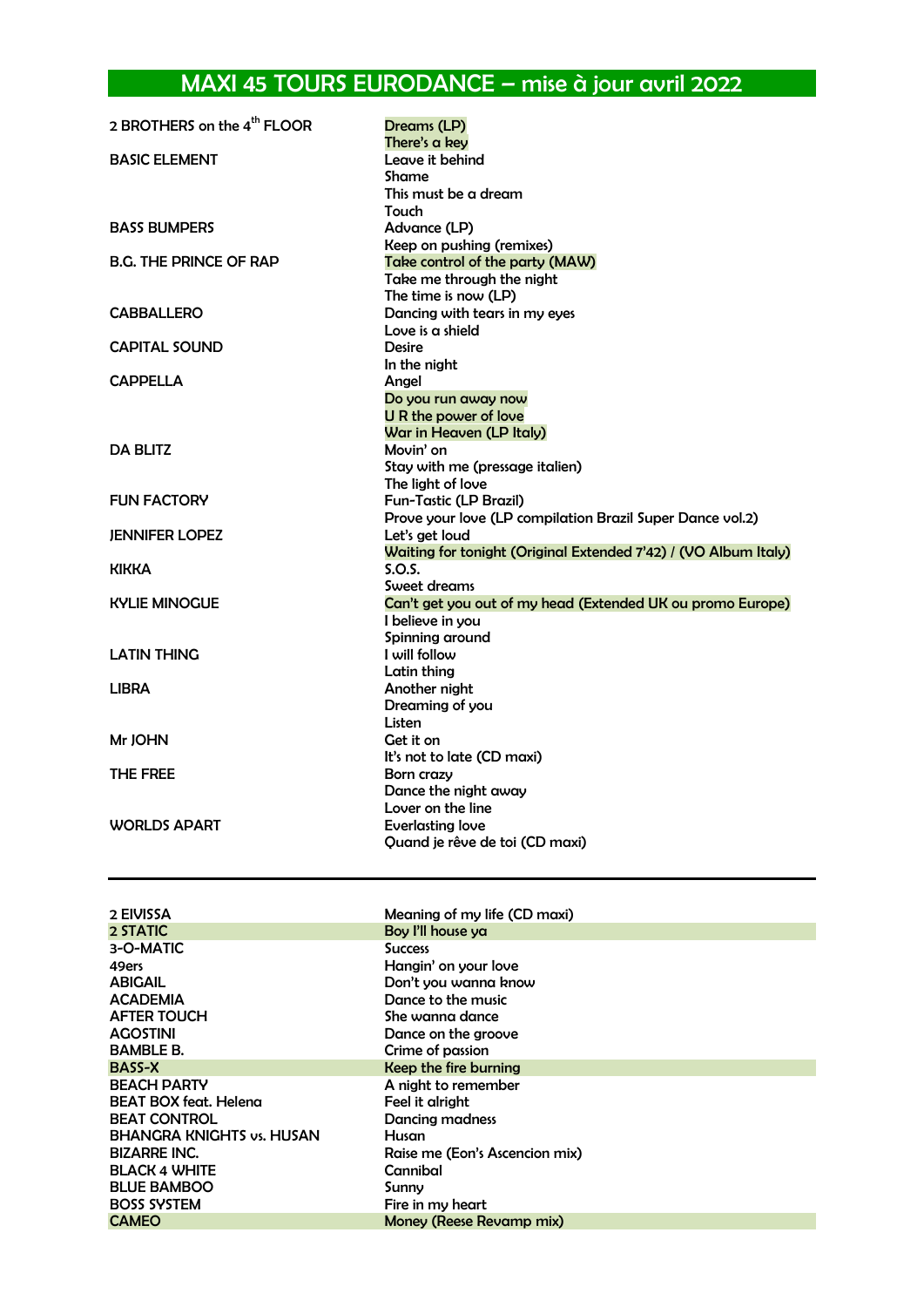CLOCK Whoomp! (there it is) COLLAPSE Hold in your arms CO.RO Temptation (Radio version Germany ZYX) CORONA Don't go breaking my heart / Baby baby (remixes) (Italy) C.P.U. Power generator Boom chaka DAMAGE CONTROL Trust **DANNI MINOGUE**<br>D-FRESH **Baby love**<br>D-FRESH **Tell me** wh Tell me what you feel D-RAIL Bring it on down D-REAM You are the best thing<br>DJ DUCKPOWER Get the duck out of he Get the duck out of here DI PROFESSOR Runner DJ SAMMY feat. Carisma You're my angel DOUBLE VISION Knockin' DOUBLE YOU Everything I do (Italy 2003) Dr ALBAN Feel the rhythm<br>DRAGANA Feel the secret of my The secret of my body E-ROTIC Max don't have sex with you ex 2003 E-TYPE Angels crying I'm fallin' in love EXP Dream of the night FIRST BASE FIRST BASE FOLLOW THE FOLLOW ME FOURTEEN 14 Everytime we touch FUN 2 U GABRIELLE **Because of you (Man City remix)** GLORIA GAYNOR Love is just a heartbeat away (Digidance version) H.A.D. Spirit of the night HERBIE I believe LP's Espagne / Brésil IMPERIO Quo vadis<br>
IN COLOUR I wanna gi I wanna give it to you (CD maxi Germany) JAADE Burning through the night JENNIFER PAGE Crush (Dance mix pressage US) JHAVA Don't tell me lies (pressage fr. pochette soleil couchant) JUST LUIS American pie K. DA CRUZ Take me to the stars KIM WILDE In my life KRISS feat. High Density Tonight KU MINERVA Llorando por ti LE CLICK Don't go LEVY 9 **I'm not scared** LICK Got to move your body (promo Netherlands)<br>
LOGIC BEAT LOGIC BEAT I wanna cry MA-RADSCHA & THE SHAM Right now MAGIC AFFAIR **In the middle...** / Give me all... / Omen III (double pack promo UK) MARGARET CONWAY Sure shot (Todd Terry UK Club mix) MARIA SHORT **Had enough** MATRIX Can you feel it MBG (FILIPP ARA & LUKE) Feel the voice MC SAR & The Real McCOY **One more time (Radio VO + tous pressages sauf pochette noire)** MOD 222 Time has no time MORE Around the world MYSTIC Spirit of Ibiza NAJOUA BELIZEL Gabriel (CD maxi)<br>
NAOMIE DEE GABRIEL GEONE VOLL Groove you NEW LIMIT Smile NEVADA Take me to Heaven Face to face OMC **How bizarre (Cibola Extended mix)** ORLANDO Let me go PIERRE FEROLDI feat. Linda Ray Movin' now **POSITIVE DIVISION Contract SOME SOME** PM SAMPSON Ain't over now RAPINATION feat. Carol Kenyon Here's my A RAY Baker street REMAKE Blade Runner (Replicant mix) I begin to run / Give it to me